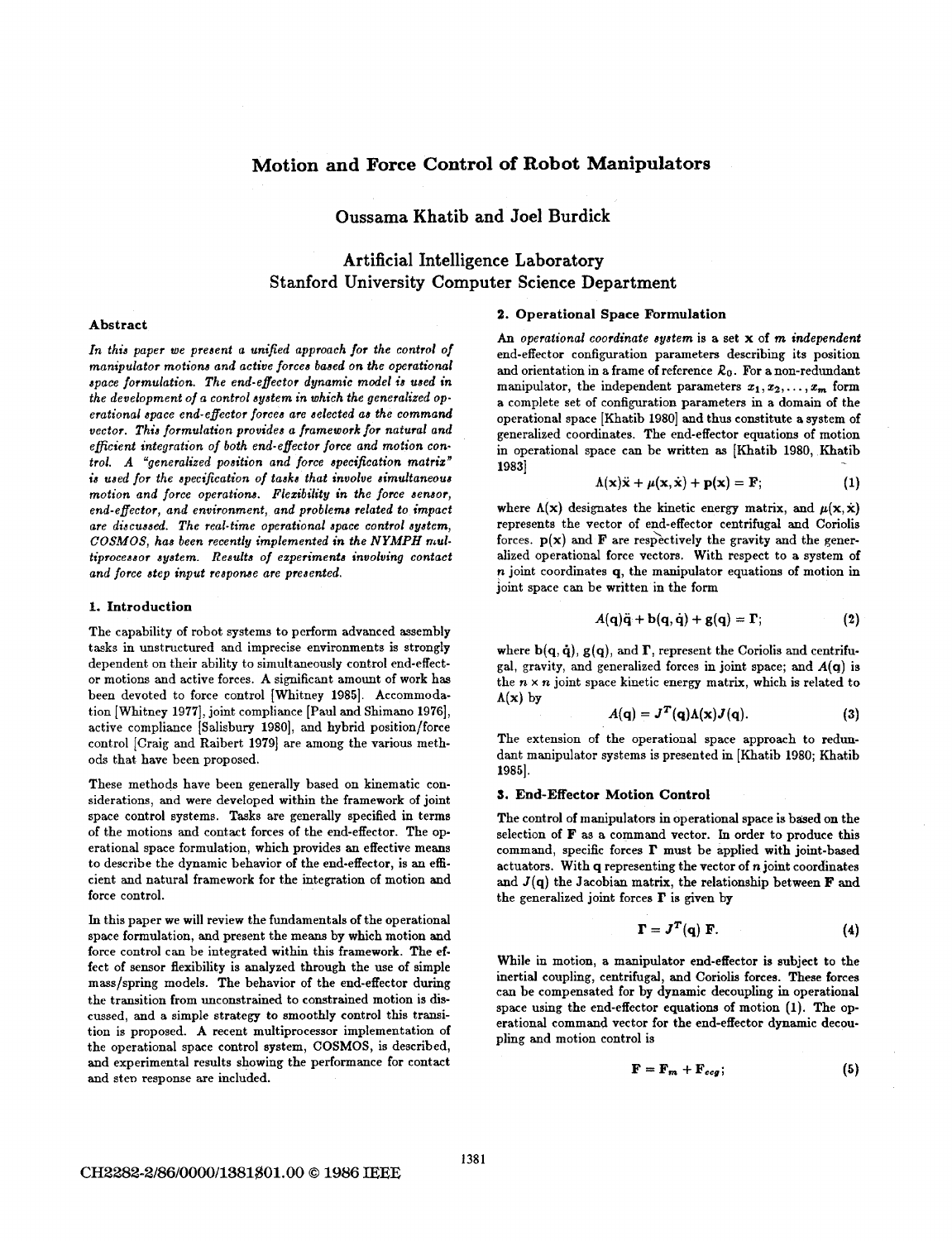with

$$
\mathbf{F}_m = \mathbf{A}(\mathbf{X})\mathbf{F}_m; \n\mathbf{F}_{ccg} = \mu(\mathbf{x}, \dot{\mathbf{x}}) + \mathbf{p}(\mathbf{x});
$$
\n(6)

where  $\mathbf{F}_{-}^*$  is the command vector of the decoupled end-effector. The end-effector becomes equivalent to a *single unit mass* moving in the rn-dimensional space. Using equation **(4),** the joint forces corresponding to the operational command vector **F in (5)** can be written **as** 

$$
\mathbf{\Gamma} = \mathbf{J}^T(\mathbf{q})\Lambda(\mathbf{q})\mathbf{\tilde{F}}_m^* + \widetilde{\mathbf{b}}(\mathbf{q},\dot{\mathbf{q}}) + \mathbf{g}(\mathbf{q});\tag{7}
$$

where  $\tilde{b}(q, \dot{q})$  is the vector of joint forces under the mapping into joint space of the end-effector Coriolis and centrifugal force vector  $\mu(\mathbf{x}, \dot{\mathbf{x}})$ . In order to simplify the notation, the symbol  $\Lambda$ has also been used here to designate the kinetic energy matrix when expressed **as** a function of the joint coordinate vector **q.**   $\tilde{b}(q, \dot{q})$  is distinct from the vector of centrifugal and Coriolis forces **b(q, 4)** that arise when viewing the manipulator motion in joht space. These vectors are related by

$$
\tilde{\mathbf{b}}(\mathbf{q},\dot{\mathbf{q}})=\mathbf{b}(\mathbf{q},\dot{\mathbf{q}})-J^{T}(\mathbf{q})\Lambda(\mathbf{q})\mathbf{h}(\mathbf{q},\dot{\mathbf{q}}); \qquad (8)
$$

where

$$
\mathbf{h}(\mathbf{q},\dot{\mathbf{q}})=J(\mathbf{q})\dot{\mathbf{q}}.\tag{9}
$$

**A** useful form of  $\widetilde{\mathbf{b}}(\mathbf{q}, \dot{\mathbf{q}})$  for real-time control and dynamic analysis is

$$
\dot{\mathbf{b}}(\mathbf{q},\dot{\mathbf{q}})=\tilde{B}(\mathbf{q})[\dot{\mathbf{q}}\dot{\mathbf{q}}]+\tilde{C}(\mathbf{q})[\dot{\mathbf{q}}^2];\tag{10}
$$

where  $\widetilde{B}(q)$  and  $\widetilde{C}(q)$  are the  $n \times n(n-1)/2$  and  $n \times n$  matrices of the joint forces under the mapping into joint space of the end-effector Coriolis and centrifugal forces.  $[\dot{\mathbf{q}}\dot{\mathbf{q}}]$  and  $[\dot{\mathbf{q}}^2]$  are the symbolic notations for the  $n(n-1)/2 \times 1$  and  $n \times 1$  column matrices

$$
\begin{aligned} \left[\dot{\mathbf{q}}\dot{\mathbf{q}}\right] &= \left[\dot{q}_1\dot{q}_2 \quad \dot{q}_1\dot{q}_3 \dots \dot{q}_{n-1}\dot{q}_n\right]^T; \\ \left[\dot{\mathbf{q}}^2\right] &= \left[\dot{q}_1^2 \quad \dot{q}_2^2 \dots \dot{q}_n^2\right]^T. \end{aligned} \tag{11}
$$

With the relation (10), the dynamic decoupling of the endeffector can be obtained using the configuration dependent dynamic coefficients  $\Lambda(q)$ ,  $\widetilde{B}(q)$ ,  $\widetilde{C}(q)$  and  $g(q)$ . By isolating these coefficients, end-effector dynamic decoupling and control can be achieved in a two-level control system architecture. The real-time computation of these coefficients can then be paced by the rate of configuration changes, which is much lower than that of the mechanism dynamics. Furthermore, the rate of computation of the end-effector position can be reduced by integrating an operational position estimator into the control system. Finally, the control system has the following architecture (see Figure **1):** 

- *0* **A low** rate *parameter evaluation levek* updating the endeffector dynamic coefficients, the Jacobian matrix, and the geometric model.
- *0* **A** high rate *aervo control level:* computing the command vector using the estimator and the updated dynamic coefficients.

## **4. Active Force Control**

Tasks are generally described in terms of end-effector motion and applied forces and torques. Let  $f_d$  and  $r_d$  be the vectors, in the frame of reference  $\mathcal{R}_0(\mathcal{O},\mathbf{x}_0,\mathbf{y}_0,\mathbf{z}_0)$ , of forces and torques that are to be applied by the end-effector. The position of the end-effector can be controlled for motions specified in the

subspace orthogonal to  $f_d$ . Let  $R_f(0, x_f, y_f, z_f)$  be a frame of reference resulting from  $R_0$  by a rotation transformation  $S_f$ such that  $z_f$  is in alignment with  $f_d$ . In  $\mathcal{R}_f$ , the largest subspace of position control is spanned by  $\{x_f, y_f\}$ . With a task specified in terms of end-effector position control in  ${x_f, y_f}$ and force control following  $z_f$ , we associate the task specification matrix [Khatib 1985]

$$
\Sigma_f = \begin{pmatrix} 1 & 0 & 0 \\ 0 & 1 & 0 \\ 0 & 0 & 0 \end{pmatrix} . \tag{12}
$$

If, in addition, a free motion (zero controlled force) in a direction of the subspace orthogonal to  $f_d$  is specified, the frame of reference  $R_f$  can be selected in order to align its  $y_f$  axis with that direction, and the corresponding diagonal element in  $\Sigma_f$ will then be zero. For **tasks** that specify free motions in the plane orthogonal to **f**,  $\Sigma_f$  becomes the  $3 \times 3$  zero matrix.

Similarly, let  $\mathcal{R}_r(O, \mathbf{x}_r, \mathbf{y}_r, \mathbf{z}_r)$  be a frame of reference obtained from  $\mathcal{R}_0(\mathcal{O}, \mathbf{x}_0, \mathbf{y}_0, \mathbf{z}_0)$  by a rotation  $S_r$  that brings  $\mathbf{z}_r$  into alignment with the task torque vector  $\tau_d$ . In  $\mathcal{R}_{\tau}$ , the subspace of end-effector rotations is spanned by  $\{x_r, y_r\}$ . The matrix **E,** of task specification associated with this task of rotations and applied torques described in  $R_r$  is similar to  $\Sigma_f$ . Finally, for general tasks of end-effector position (position and orientation) and applied forces (forces and torques) described in the frame of reference *Ro* we define *the generalized poaition and*  **force** *specification matriz* 

$$
\Omega = \begin{pmatrix} S_f^T \Sigma_f S_f & 0 \\ 0 & S_\tau^T \Sigma_\tau S_\tau \end{pmatrix} . \tag{13}
$$

Using  $\Omega$ , the unified operational command vector for end-effector dynamic decoupling, motion, and active force control can be written **as** \.

$$
\mathbf{F} = \mathbf{F_m} + \mathbf{F_a} + \mathbf{F_{ccg}}; \tag{14}
$$

where  $F_m$ ,  $F_a$  are the operational command vectors of motion and active force control, given by

$$
\mathbf{F}_m = \Lambda(\mathbf{q}) \Omega \mathbf{F}_m^* \tag{15}
$$
\n
$$
\mathbf{F}_a = \widetilde{\Omega} \mathbf{F}_a^*;
$$

where matrix  $\widetilde{\Omega}$  is given by

$$
\widetilde{\Omega} = \begin{pmatrix} S_f^T \overline{\Sigma}_f S_f & 0 \\ 0 & S_\tau^T \overline{\Sigma}_\tau S_\tau \end{pmatrix};\tag{16}
$$

and 
$$
\overline{\Sigma}_f = I - \Sigma_f; \overline{\Sigma}_r = I - \Sigma_r.
$$
 (17)

The joint force vector corresponding to **F** in (14), is

$$
\mathbf{\Gamma} = J^T(\mathbf{q})[\Lambda(\mathbf{q})\Omega \mathbf{F}_m^* + \widetilde{\Omega} \mathbf{F}_a^*] + \widetilde{\mathbf{b}}(\mathbf{q}, \dot{\mathbf{q}}) + \mathbf{g}(\mathbf{q}). \tag{18}
$$

I designates the  $3 \times 3$  identity matrix. The control system architecture is shown in Figure **1.** 

#### **5. Force Control Compensator**

End-effector forces can be sensed using either wrist force sensors or multi-component fmger force sensors . The Stanford force finger sensor is representative of such devices (see Fig-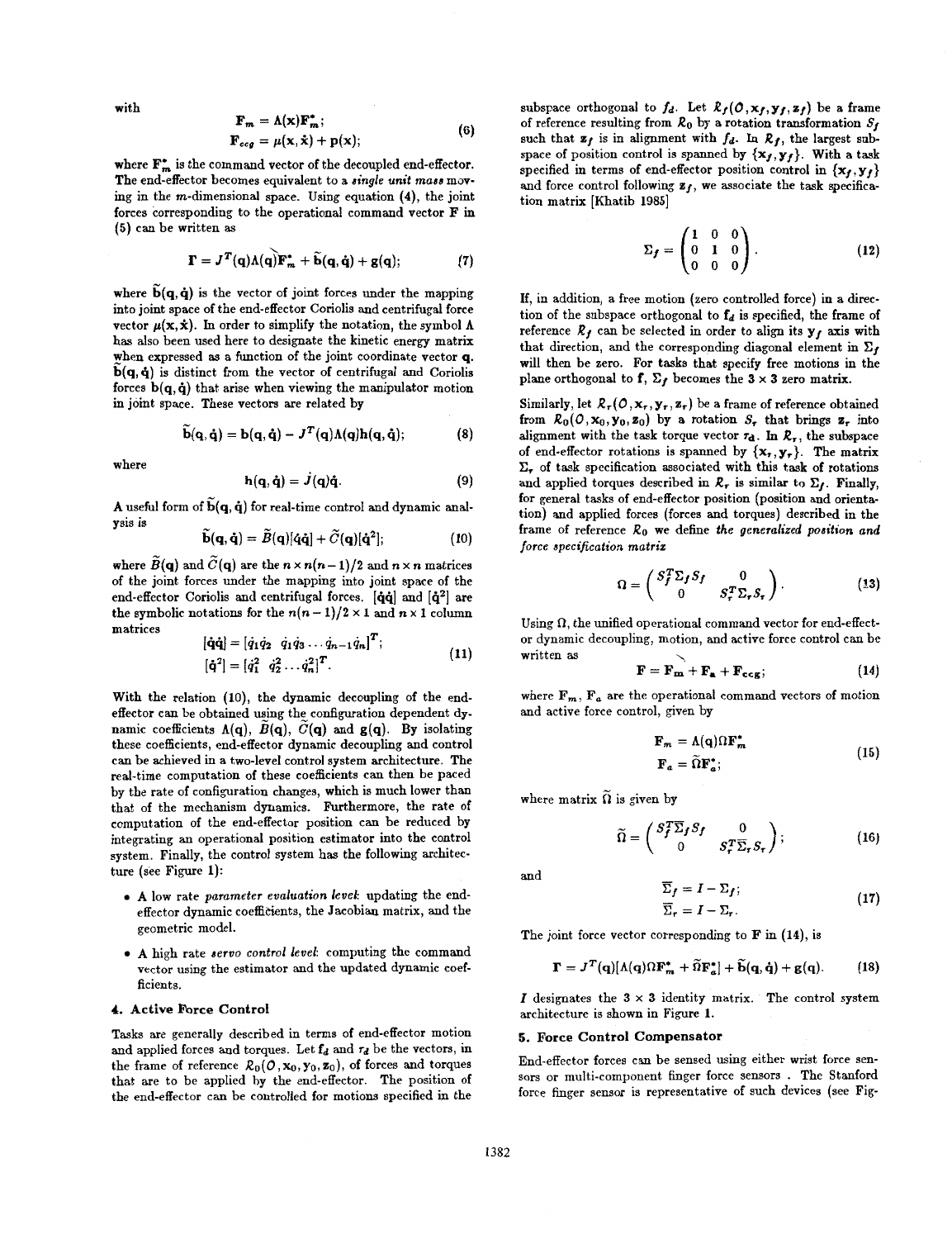

**Figure 1. Operational Space Control Architecture** 

ure **2).** This sensor consists of three mechanically decoupled flexible load cells to measure the components of forces applied at the finger tip. Since force sensors are inherently flexible, manipulators can no longer be modeled **as** rigid bodies when instrumented with these devices.

The dynamic behavior of the end-effector/sensor system is complex, but can be approximately modeled **as** a mass and spring oscillator in the  $m$ -dimensional space. At the level of the decoupled end-effector, the dynamic behavior of the end-effector/sensor mechanism during contact with an object, in a given direction  $z_f$ , can be represented by the mass and spring system shown in Figure **3,** where the finger tip mass has been neglected.



Figure 2. Stanford Force Sensing Fingers

By an appropriate selection of the coordinate origin, the equa-<br>
Based on this simplified model, force control along the  $z_f$  dition of motion along the  $z_f$  di-<br>
rection can be achieved with the control structure

$$
m_{z_f}\ddot{z}_f + k_{z_f}z_f = f_{z_a} \tag{19}
$$

 $m_{z_i}$  = effective mass of the arm at a given configuration

 $f_{z_0}$  = the operational control force  $(f_x = k_{z_0}z_f)$ .

$$
k_{x_f}
$$
 = the effective stiffness of the sensor and environment in the  $z_f$  direction

$$
=(1/k_{\bullet}+1/k_{\epsilon})^{-1}
$$

Where  $k_e$  is the effective stiffnesses of the force sensor and  $k_e$ is the effective stiffness of the environment in the  $z_f$  direction. The effective mass of the arm,  $m_{z_i}$ , which varies with the direction and configuration of the manipulator is given by

$$
m_{x_f} = \mathbf{u}^T \mathbf{\Lambda}(\mathbf{q}) \mathbf{u}.\tag{20}
$$

**(21)** 

where



**Figure 3. Simplified End-effector/Sensor Model** 

rection can be achieved with the control structure

$$
m_{z_1}\ddot{z}_f + k_{z_1}z_f = f_{z_0}
$$
 (19) 
$$
f_{z_0} = f_{z_d} + k_f(f_{z_d} - f_z) - m_{z_f}k_{\sigma_f}\dot{z}_f;
$$
 (22)

where where  $f_{x_d}$  is the desired applied force, and  $k_f$  and  $k_{v_f}$  are the force error and velocity damping gains. In this simplified model, velocity damping can also be achieved by force derivain the  $z_f$  direction tive feedback, since velocity is proportional to force derivative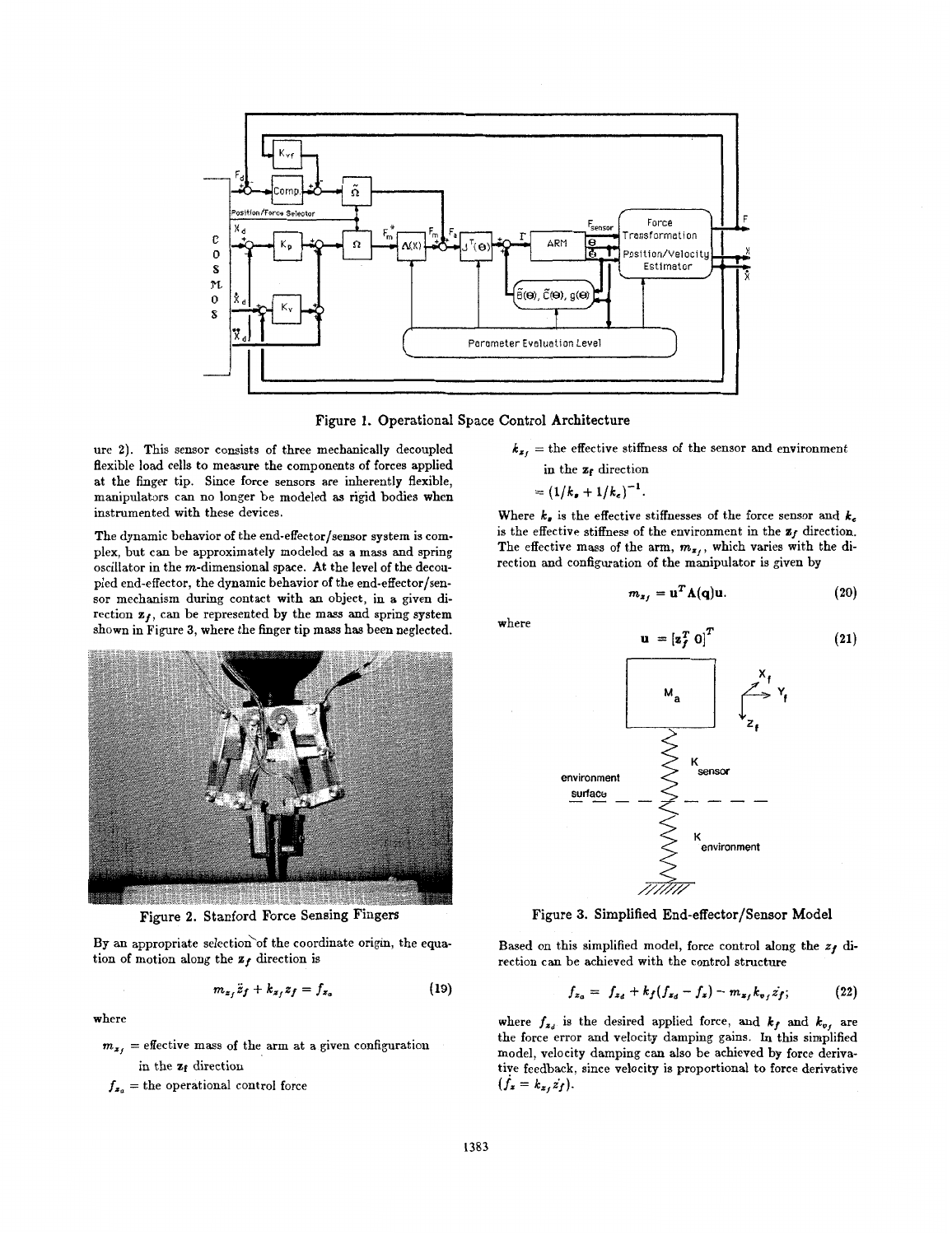The corresponding operational space command vector,  $\mathbf{F}_a$  in equation (15), for the control of active forces is

$$
\mathbf{F}_a = \widetilde{\Omega}(\mathbf{F}_d + K_f(\mathbf{F}_d - \mathbf{F}_s)) - K_{\mathbf{v}_f} \widetilde{\Omega} \dot{\mathbf{x}} \tag{23}
$$

where  $K_f$  and  $K_v$ , are diagonal matrices with components  $k_f$ and  $k_{v}$ .

## *6.* **End-Effector Behavior During Impact**

The control of a manipulator during transition from free to constrained motion of the end-effector is an important operation in tasks that involve active force control. For robot manipulator systems operating in an unstructured environment with position uncertainties, this transition can be expected to occur at nonzero velocity. **A** large amount of energy can be involved during impact. The dissipation of that energy is essential in order to achieve stable contact and avoid bounces and vibrations.

The forces that arise during contact are a function of contact geometry, normal velocities, and the stiffnesses of the mating parts. The magnitude of these forces increases with impact velocity. An effective strategy which allows rapid response, while avoiding bounces and minimizing force overshoots, consists of introducing a transitory stage of control during the first instants of impact. The "impact transition" control stage is primarily aimed at fast dissipation of the excessive impact energy. This dissipation can be simply obtained by pure velocity damping

$$
\mathbf{F}_a = -K_v \Lambda(\mathbf{q}) \widetilde{\Omega} \dot{\mathbf{x}}.
$$
 (24)

The duration of the impact transition control will be a function of the impact velocity and the limitations on damping gains.

### *7.* **COSMOS System**

This approach has been implemented in an experimental manipulator programming and control system, COSMOS. COS-MOS has recently been implemented in the NYMPH multiprocessor system [Chen et. al. **198G].** COSMOS had previously been implemented in a parallel processing system that used **a**  PDP **11/45** and a PDP **11/60** minicomputer. This implementation was inadequate for force control research and development due to limitations in memory and real time interprocessor communication.

The NYMPH system consists of multiple National Semiconductor **32016** microprocessors and a SUN Microsystems workstation integrated on an Intel multibus. The **32016** processors perform the real time computations, while the SUN, via the V-kernel operating system, performs user and system interface functions.

*As* mentioned in section **(3),** the computation of the operational space control is conveniently decomposed into a "high" and "low" and level, which can be implemented on parallel processors. Because of the decoupled nature of the control, each of these levels can be furthered divided to extract more parallelism. In the current three processor COSMOS implementation the low level servo is divided so that the position and orientation servos are computed on separate processors. The position and orientation kinematics aad dynamics, and the run time program decoding functions are implemented in the third processor. With this arrangement, **low** level servo rates of 200Hz and high level dynamics rates of **100** Hz have been achieved. A five processor COSMOS implementation is

currently in progress, and will divide the high level position and orientation dynamic computations and the programming functions into three processors (see Figure **4).** 





Figure **4. COSMOS** Multiprocessor Architecture

### **8. Experimental Results**

COSMOS has been used for motion and force control of a PUMA **560** manipulator. Both a force wrist (Stanford/Schieneman design) and the Stanford finger force sensors have been used to provide end-effector force feedback.

With finger force sensing, experiments including impact and step response have been conducted. Figure **5** shows the contact force time response from a typical experiment. In this experiment, the sequence of operations consists of making contact with a rigid surface, followed immediatedly by a square wave force input of -20.0 -40.0, and -20.0 ounces. The end-effector velocity in the direction normal to the contact surface was 4.0 inches/second at impact.

The velocity at impact has been transferred into a force overshoot. For the first 0.10 seconds after impact the transition control strategy of equation **(24)** was successfully employed to avoid bounce and oscillations, while thereafter the force control law described in equation **(23)** was used to servo end-effector forces. The rise time in response to the step inputs is **18** milliseconds, while the steady state force error in all cases is **2.4**  ounces.

Similar experiments have been conducted using wrist force sensing feedback. The response to a square wave input is shown in Figure **6.** The steady state force error was an average of **3.2**  ounces while the rise time was **20** milliseconds.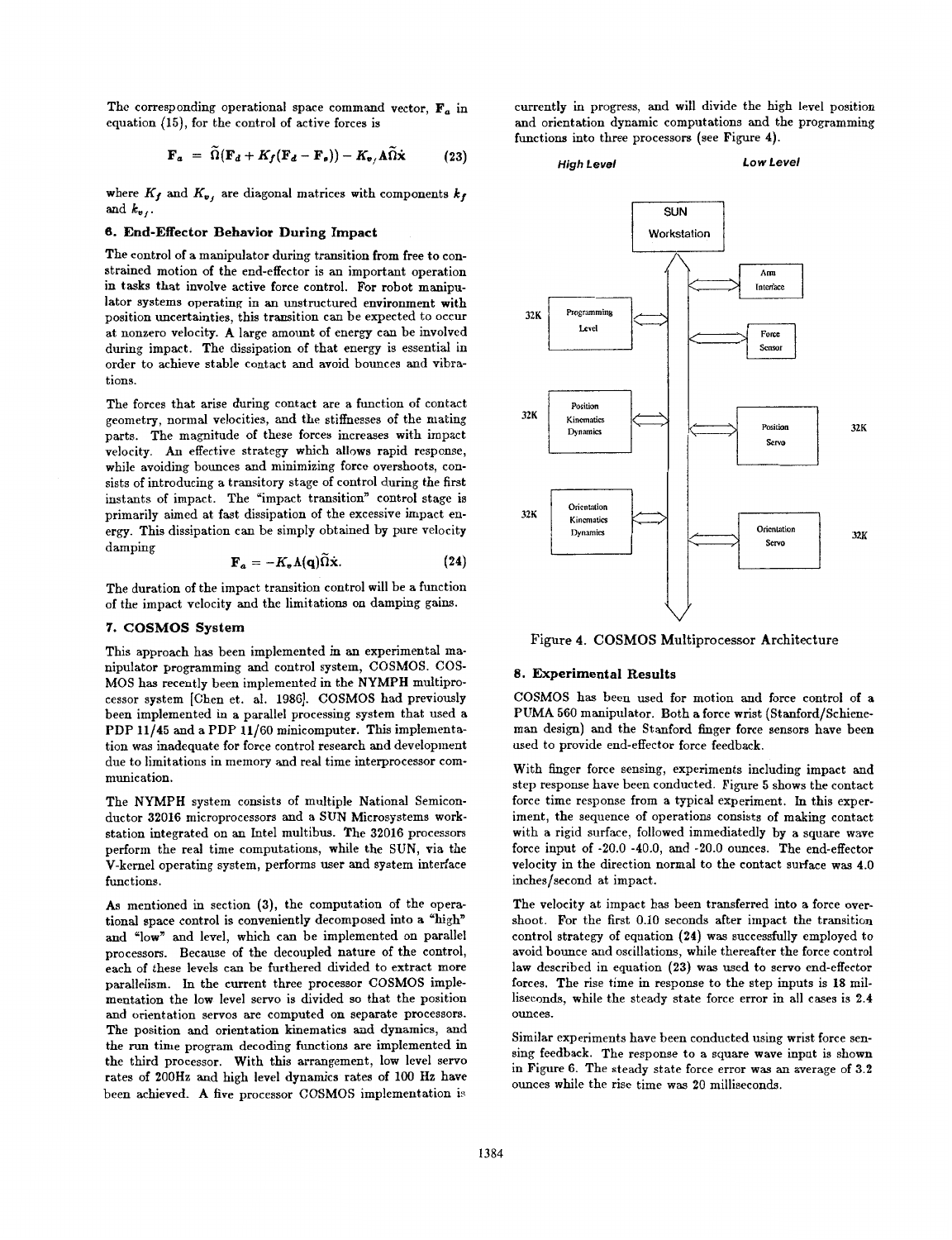

**using** Force **Sensing Wrist** 

The force sensing fingers used in these experiments have a resolution of 2.0 grams and a maximum force measurement of 5.5 pounds. **In** contrast, the resolution of the force sensing wrist is **15** grams; **and** a maximum force of 40.0 pounds can be measured. The tip of the force finger sensor has negligible mass, while the mass of the end-effector supported by the force wrist amounts to nearly **3.0** pounds. In conjunction with the complex flexing structure used in the wrist, the presence of this large mass leads to complex vibrations of significant amplitude that can not be modelled by a simple mass/spring system.

#### **9. Gummary and Discussion**

This approach to motion and force control is based on the precise control of joint torques. However, **for** most industrial ma-

nipulators, such **as** the PUMA 560, the control of joint torques is difficult to achieve due to gear cogging, friction, stiction, and backlash in the actuator transmission mechanisms. Typically, the actuators of the PUMA used in these experiments exhibit a static dead band that can be **as** high **as** 20% of their maximum torque output. The performance achieved **in** the experimental results has been obtained despite these limitations.

This level of performance is the result of the nearly perfect dynamic decoupling of the manipulator end-effector motions and forces obtained from the operational space approach. **This**  performance has been further enhanced by the development of an efficient and accurate dynamic model of the PUMA [Burdick **19861,** and by the accurate identification of the PUMA dynamic parameters [Armstrong, Khatib, and Burdick 1986].